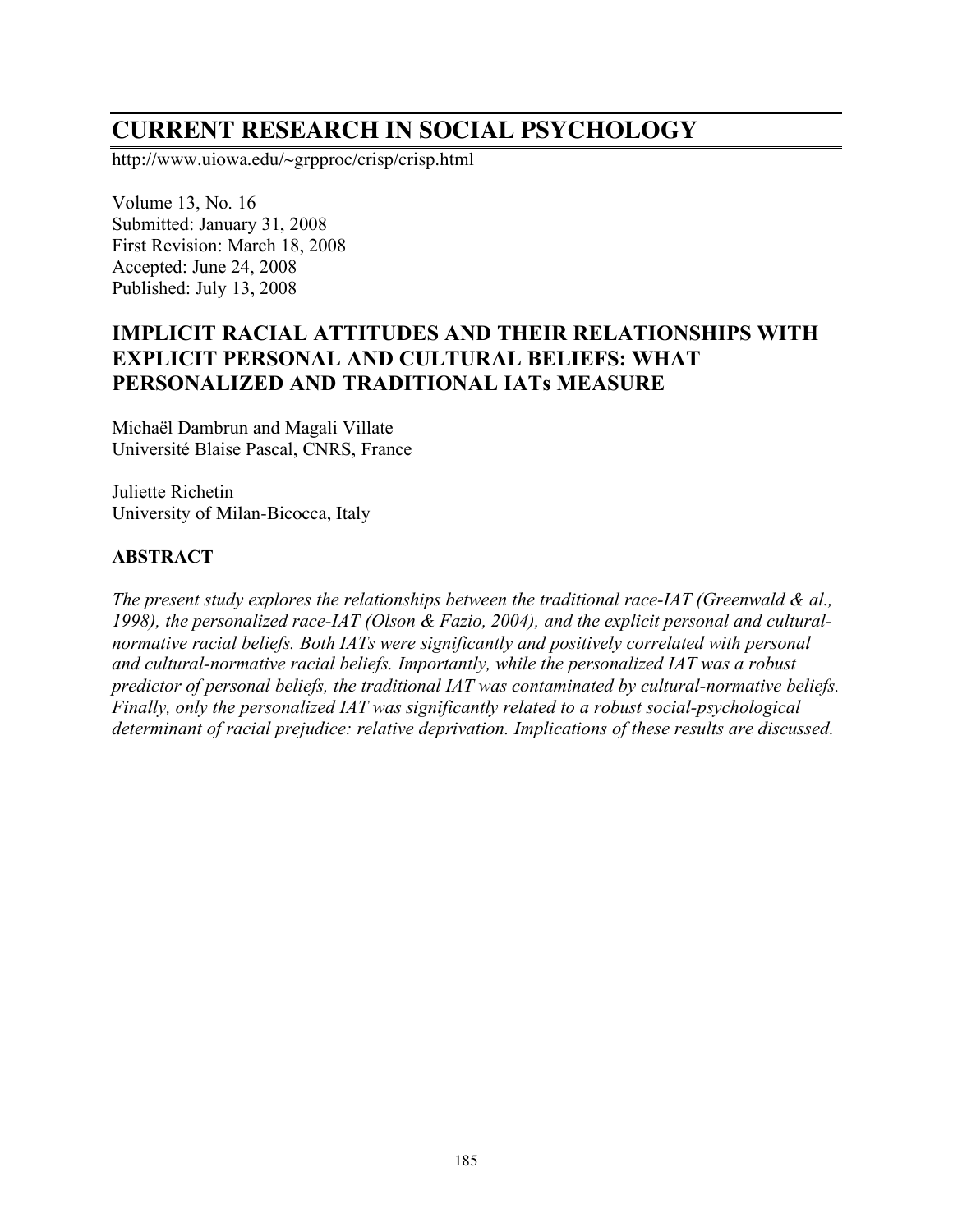#### **INTRODUCTION**

A substantial number of studies have now documented the possibility to assess prejudice outside of the individual's control and awareness (e.g. Wittenbrink, Judd, & Park, 2001). According to Wilson, Lindsey and Schooler (2000), implicit attitudes are assumed to operate in an unconscious mode reflecting an automatic mental process. In parallel with this theoretical focus on automatic processes, implicit measures have been developed to tap into those processes. Research demonstrated their ability to predict different criteria such as social judgment (e.g., Florack, Scarabis, & Hess, 2001) or food choice (e.g., Richetin, Perugini, Prestwich, & O'Gorman, 2007). However, what implicit measures assess remains largely unclear and controversial (e.g., De Houwer, 2006).

Traditionally, two main approaches have been proposed in order to explain the distinctions and similarities between implicit and explicit measures of prejudice. The first approach, traditionally labeled the "dissociation approach" posits that implicit and explicit measures assess different constructs in memory. This approach has been originally proposed by Devine (1989). Specifically, Devine (1989) suggested that implicit measures of prejudice assess socially learned and culturally-shared prejudices, while explicit measures reflect more deliberative or controlled processes and essentially assess personal beliefs. Similarly, Berdik, Wax and Tetlock (2007) argue that most white Americans are aware of the negative stereotypes of African-Americans that exist in American Society, even though they may not believe those prejudices to be true. So the reaction times of white Americans on the Implicit Association Test (IAT) are likely to reflect their knowledge of these negative beliefs, rather than true racial prejudice. Rudman (2004) acknowledged the possibility "that implicit attitudes are more influenced by one's cultural milieu than explicit attitudes are (p. 80).

The second competitive explanation mainly consists in the "same construct approach" (e.g., Brauer, Wasel & Niedenthal, 2000; Dambrun & Guimond, 2004). Contrary to the dissociation approach, this approach postulates that both measures assess distinct processes (i.e. relatively automatic vs. controlled) of a similar construct in memory. While implicit measures would provide automatically activated information from memory, explicit ones would be more sensitive to social desirability (e.g., Dambrun & Guimond, 2004; Dunton & Fazio, 1997; Fazio & Towles-Schwen, 1999), memory accessibility (Greenwald & al., 2002; Nisbett & Wilson, 1977), and both cognitive resources and motivation (e.g. Fazio, Jackson, Dunton, & Williams, 1995; Akrami & Ekehammar, 2005). Consistent with this view, the MODE model (e.g. Fazio, 1990) proposes that: "what is automatically activated from memory is not necessarily some socially shared cultural stereotype, but personal evaluation – attitudes" (Fazio & Towles-Schwen, 1999, p. 104). To sum up, while the dissociation approach predicts that implicit measures assess culturallyshared beliefs, the same construct approach predicts that such measure is a better predictor of automatic personal attitude. In order to determine which of these two approaches would be more appropriate theoretically and empirically, it is necessary to measure both personal and culturalnormative beliefs and to examine which of these two psychological constructs best predict implicit beliefs.

It is now well documented that personal and cultural-normative beliefs share a common part of variance (e.g., Gordijn, Koomen, & Stapel, 2001; Judd, Park, Yzerbyt, Gordijn, & Muller, 2005;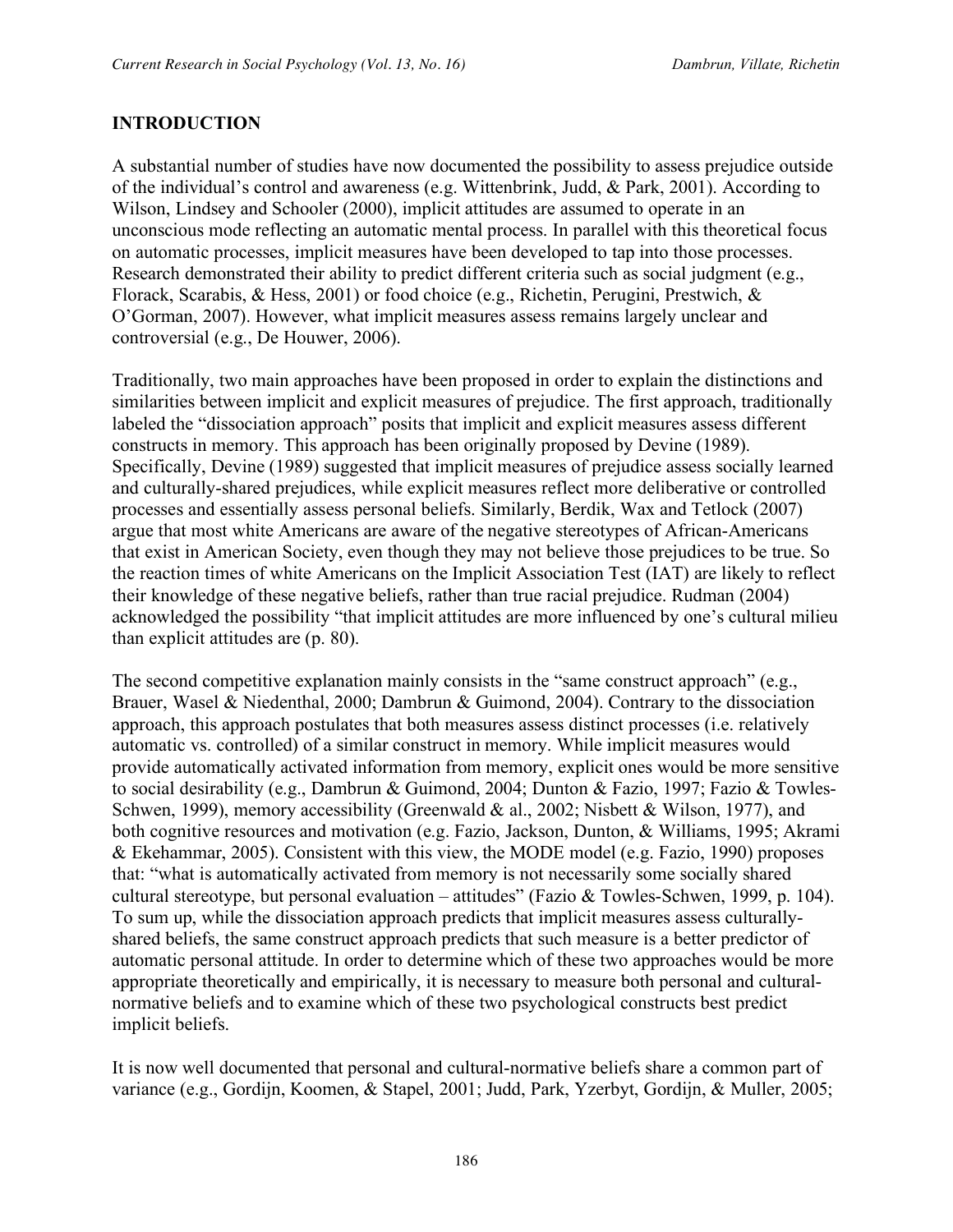Krueger, 1996). For example, Gordijn et al. (2001) found strong relationships between the level of personal prejudice and perception of cultural stereotypes. High-prejudiced people believed that the cultural stereotypes of Moroccan and Surinamese people in the Netherlands are more negative and less positive in content than low-prejudiced people did. Similarly, Guimond, Dambrun, Michinov and Duarte (2003) found strong relationships between cultural-normative and personal prejudices toward Arabs in France. The more French participants perceived that other French citizens were prejudiced toward Arabs, the more they were personally prejudiced. While many research report a modest but positive and significant relationship between implicit and explicit prejudice (e.g., Hofmann, Gawronski, Gschwendner, Le, & Schmitt, 2005), to our knowledge there is no existing study examining the relationship between implicit prejudice and cultural-normative beliefs. Because both cultural and personal prejudice share a common part of variance, it seems relevant to examine which of these two constructs best predict implicit prejudice. According to the "dissociation model", cultural-normative prejudice should be the more robust predictor of implicit prejudice. To the contrary, according to the "same construct approach", we should observe a more robust relationship between personal and implicit prejudice than between cultural and implicit prejudice. We set out to test these alternative hypotheses by including in our design two implicit measures of prejudice: the traditional race-IAT (Greenwald, McGhee & Schwartz, 1998) and the personalized race-IAT (Olson & Fazio, 2004).

Recent empirical findings (Olson & Fazio, 2004) demonstrate that the traditional race-IAT is contaminated by extrapersonal associations. These attitude-irrelevant associations are defined as "associations that are available in memory but are irrelevant to the perceived likelihood of personally experiencing positive and negative outcomes upon interacting with the attitude object" (Olson & Fazio, 2004, p. 653; see also Karpinski & Hilton, 2001). Han, Olson and Fazio (2006) provide an experimental demonstration. Specifically, they show that experimentally created extrapersonal associations significantly reduced IAT scores but did not influence a subliminal priming measure, nor a personalized version of the IAT. Basically, the traditional IAT and the personalized one have three main differences (see Olson & Fazio, 2004). First, because the stimulus targets used in the traditional IAT are typically portrayed as either normatively positive or negative, they have been replaced by items for which there is little consensus and that reflect personalized preferences. Consistently, the labels "pleasant" and "unpleasant" have been replaced by the labels "I like" and "I don't like." Finally, because the error feedback certainly suggests that there is a normatively correct response, it has been suppressed. Supporting the usefulness of such a decontamination procedure, Olson and Fazio (2004) found stronger relationships between the personalized IAT and explicit measures than between the traditional IAT and the same explicit measures. By incorporating both IATs we intend to examine whether they are contaminated by cultural-normative beliefs. In line with Olson and Fazio's works, we predict that the personalized IAT should be less contaminated by cultural-normative beliefs than the traditional IAT that is supposed to be contaminated by several normative biases.

Finally, always with the aim to examine what implicit measures assess and what both traditional and personalized IATs measure, we include in our design a measure of a *predictor* of personal prejudice: collective relative deprivation. Most research in the field has examined the relationship between implicit measure and some classic dependent measures such as attitudes or behaviors. However, looking at the relation between implicit prejudice and some important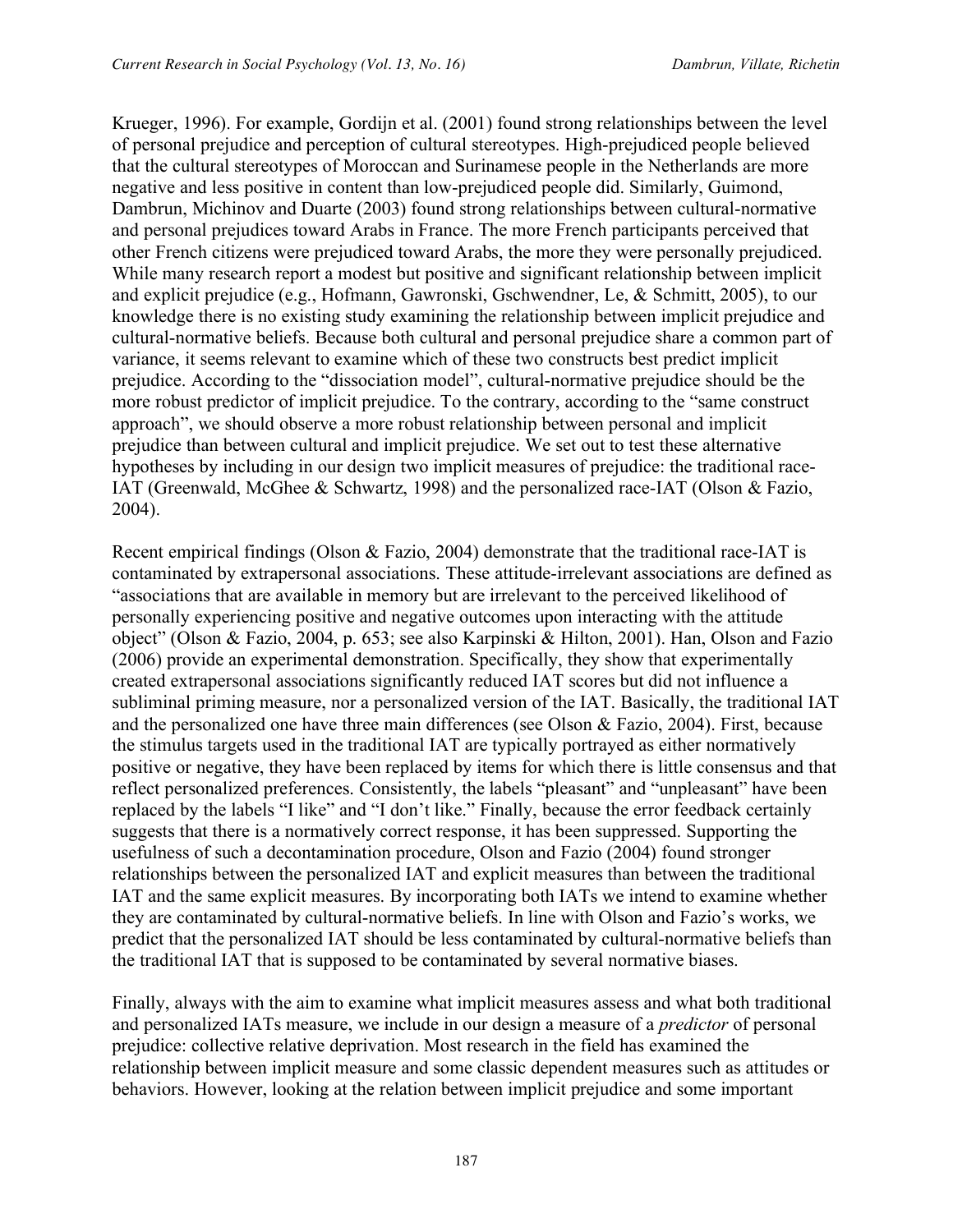known predictor of personal prejudice could provide both a new understanding of what implicit measure of prejudice assess and a new avenue for research. Given that collective relative deprivation is known as one of the best social-psychological determinants of personal prejudice (Brewer & Brown, 1998; see also Dambrun, Taylor, McDonald, Crush, & Méot, 2006), we explore the relationships between collective relative deprivation and the two race-IATs.

#### **METHOD**

#### **Participants**

Fifty-five first-year undergraduates (51 women, *M* age = 18.79, *SD* = 1.02) from Blaise Pascal University (France) took part to the study. All of them were from French origin and received course credit for their participation.

#### **Materials and Procedure**

The IAT was introduced as a "categorization task" in which participants would have to categorize a series of items that would appear on the computer screen. Participants completed the two IATs sequentially. The order of the IATs was randomly counterbalanced (i.e., traditional IAT first vs. personalized IAT first). We followed the procedure implemented by Greenwald et al. (1998) for the traditional IAT, and the one implemented by Olson and Fazio (2004) for the personalized IAT. On a given trial, a stimulus word appeared in the center of the screen, and the participant had to categorize it by selecting and pressing a corresponding key on the keyboard. Each block was preceded by a set of instructions. The first block consisted of the categorization of French (e.g., Nicolas) and Arab (e.g., Rachid) names. The second block consisted of the categorization of words. In the traditional IAT, the classification of the words was done according to their pleasant (i.e. love) or unpleasant (i.e. death) dimension. In the personalized IAT, the key responses were labeled "I like" and "I don't like". The discrimination task was described as involving "things you might like or dislike". Importantly, the items had no clear normative evaluation and a large degree of variability in personal evaluation (e.g. coffee, television, beer, etc). The idiosyncratic items selected by Olson and Fazio were adapted to the French context. Moreover, in the traditional IAT, errors were followed by a red X presented in the center of the screen remaining on the screen until the correct response was given whereas no error feedback was presented in the personalized version. The third block was the first critical combined block, where French names were associated with positive attributes (pleasant or I like) and Arab names were associated with negative attributes (unpleasant or I dislike). Like in the first block, the fourth block consisted of the categorization of French and Arab names but in this case, the key responses were reversed. Finally, participants completed the second critical combined block, identical to block three, with the exception that the pairing was now reversed: French names were associated with negative attributes whereas Arab names were associated with positive attributes. Both order of the critical combined block and key responses were randomly counterbalanced (i.e., French + Positive vs. Negative attributes first, and left key vs. right key for positive, respectively).

After the IAT session, participants completed several explicit measures. All measures used 7 point rating scales (from  $1 =$  strongly disagree to  $7 =$  strongly agree). The questionnaire included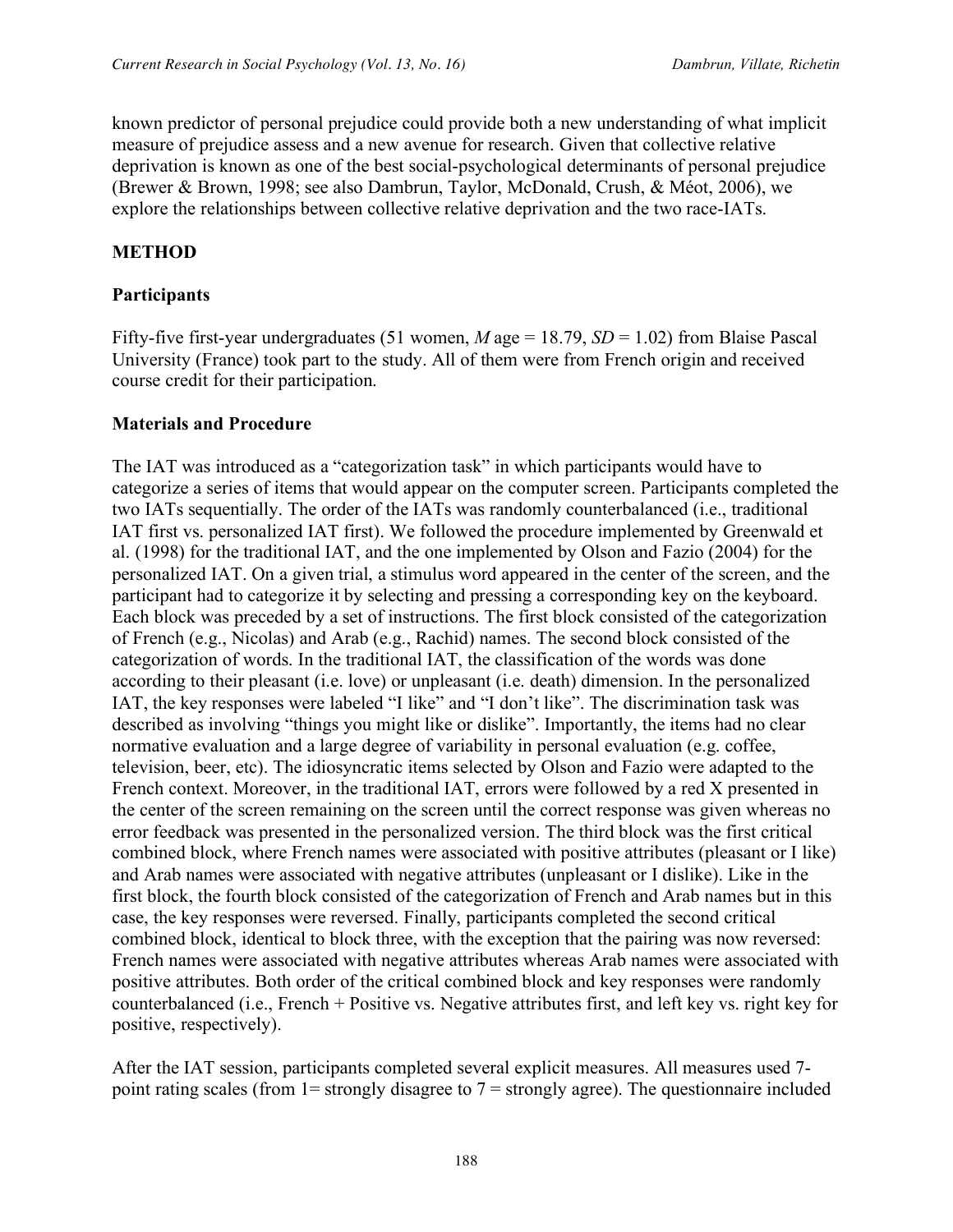two measures of personal prejudice (i.e., a measure of personal prejudice toward Arabs and a measure of personal negative emotions toward Arabs), two measures of cultural-normative prejudice (i.e., a measure of cultural-normative prejudice toward Arabs and a measure of cultural-normative negative emotions toward Arabs), and a measure of collective relative deprivation. Half of the participants completed the personal beliefs scales first, while the other half of the participants completed the cultural-normative beliefs scales first. The measure of personal prejudice toward Arabs was an 8-item scale, developed in previous research (Dambrun, 2007). This scale included four positive statements and four negative statements. Positive statements were reverse-coded so that higher scores on this scale indicated greater prejudice (*M* = 3.30; *SD* = .96). The internal consistency of this scale was satisfactory ( $\alpha$  = .74). The measure of negative emotions toward Arabs consisted of eight items (4 positive and 4 negative; e.g. "I feel a negative emotion when I think about Arabs"). Higher scores on this scale reflected greater negative emotions towards Arabs ( $M = 3.20$ ;  $SD = 1.02$ ). The internal consistency of this scale was satisfactory ( $\alpha$  = .85). To measure cultural-normative beliefs, we followed the procedure implemented by Prentice and Miller (1993; see also Dambrun, Guimond & Duarte, 2002). Participants indicated the position of most other French citizens on the eight items of the racial prejudice scale ( $M = 4.54$ ;  $SD = .85$ ) and on the eight items of the negative racial emotions scale (e.g., "Most French feel a strong hostility towards Arabs."  $M = 4.81$ ;  $SD = 1.02$ ). The internal consistencies of the cultural-normative prejudice and cultural-normative negative emotions scales were adequate ( $\alpha = .72$ ,  $\alpha = .89$ , respectively). Then, participants reported their level of collective relative deprivation on a single item (i.e., "In France, compared to Arabs, I find that French are unfairly treated"). Finally, participants were fully debriefed and thanked.

# **RESULTS**

Similarly to Olson and Fazio (2004), IAT scores were computed according to the two main existing algorithms: the conventional 1998 scoring algorithm (Greenwald et al., 1998) and the modified 2003 scoring algorithm (Greenwald, Nosek & Banaji, 2003).

#### **Effects of IAT Version**

A repeated analysis of variance revealed that, whatever the scoring algorithm was, the participants displayed a significantly higher level of implicit prejudice on the traditional IAT than on the personalized IAT (see Table 1; conventional 1998 scoring algorithm,  $t = 5.73$ ,  $p <$ .001; modified 2003 scoring algorithm,  $t = 6.72$ ,  $p < .001$ ). However, as shown in Table 1, the two IATs revealed a significant level of implicit prejudice toward Arabs. The magnitude of this effect was larger with the traditional IAT (around 79 percent of explained variance) than with the personalized one (56 percent of explained variance).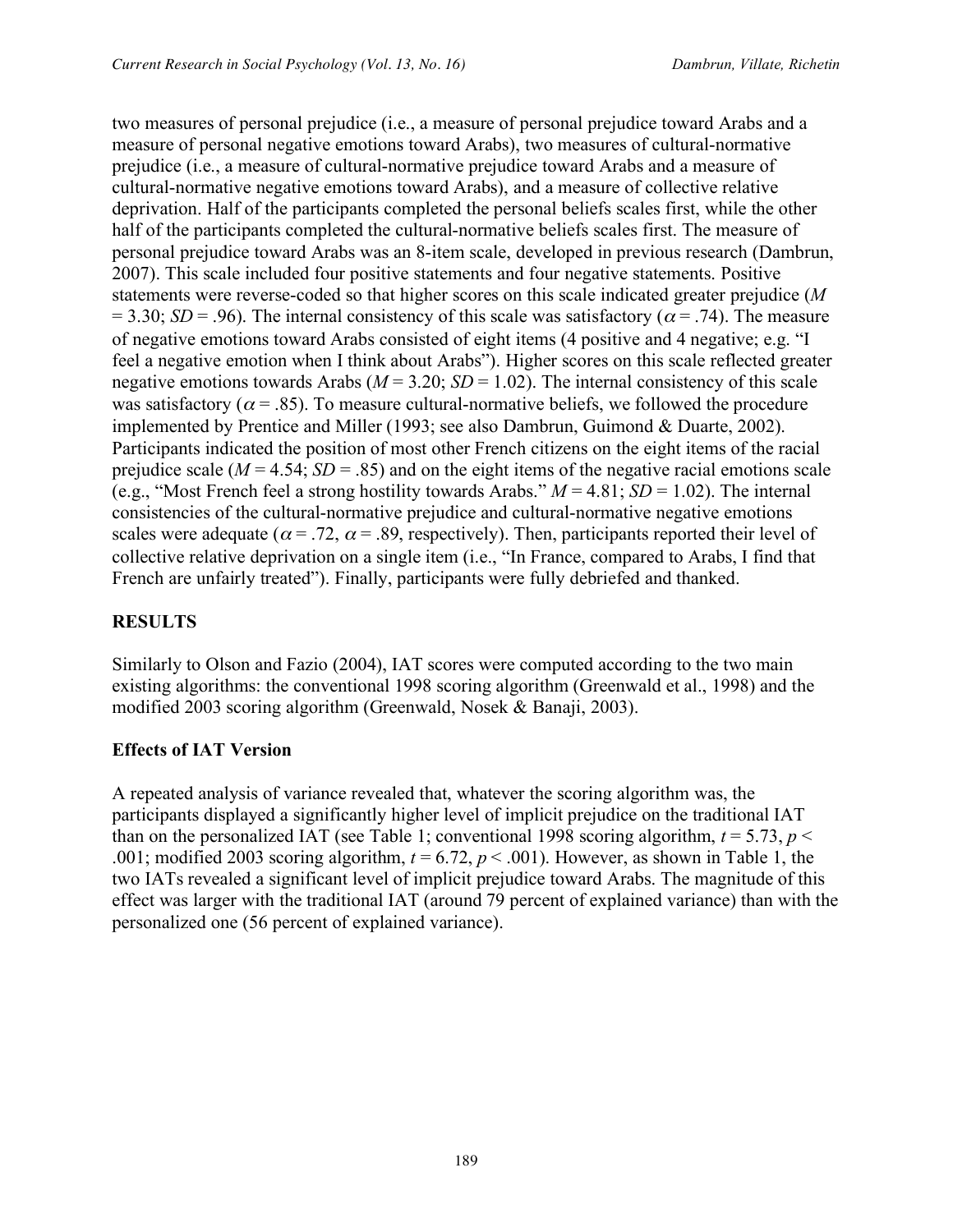#### **Table 1**. **Descriptive Data and Tests for Each IAT**

|                                                              | Mean | SD   | t          | $\eta^{\scriptscriptstyle\angle}$ |
|--------------------------------------------------------------|------|------|------------|-----------------------------------|
| <i>Traditional IAT</i> (Greenwald, Schwartz, & McGhee, 1998) |      |      |            |                                   |
| Conventional 1998 scoring<br>algorithm                       | .148 | .080 | $13.17***$ | .77                               |
| Modified 2003 scoring<br>algorithm                           | .730 | .351 | 14.58***   | .80                               |
| <i>Personalized IAT</i> (Olson & Fazio, 2004)                |      |      |            |                                   |
| Conventional 1998 scoring<br>algorithm                       | .074 | .067 | $7.94***$  | .56                               |
| Modified 2003 scoring<br>algorithm                           | .359 | .321 | 7.94***    | .56                               |
| <i>Note</i> : *** $p < .001$                                 |      |      |            |                                   |

#### **Correlations between the Traditional IAT and the Personalized IAT**

In order to determine the shared variance between the two IATs, we examined their intercorrelations. Using the conventional 1998 scoring algorithm, we found a marginal relation between the two IATs ( $r = 0.26$ ,  $p < 0.07$ ,  $r^2 = 0.07$ ). However, using the modified 2003 scoring algorithm, we found a moderate but significant relationship between the traditional and the personalized IAT ( $r = .33$ ,  $p < .02$ ,  $r^2 = .11$ ). The two measures shared a small part of variance varying from 7 to 11 percent.

#### **Relationships between Explicit Personal and Cultural-Normative Beliefs, and the Two IATs**

#### *Explicit Personal Beliefs*

To examine the relationships between personal beliefs and the two IATs, we calculated the correlations between these variables. The two IATs were positively and significantly correlated with the two measures of personal prejudice toward Arabs (see Table 2). However, while the differences were not statistically significant, the size of the correlations tended to be larger with the personalized IAT and the conventional 1998 scoring algorithm than with the traditional IAT and the modified 2003 scoring algorithm [1].

Because the two IATs were significantly correlated with each other and because both correlated with personal prejudice, it was important to determine the respective effect of each IAT. Thus, we performed a series of regression analyses with the two IATs as independent variables and the measure of personal beliefs as a dependent variable. Because the two explicit measures of personal prejudice were highly correlated ( $r = .73$ ,  $p < .001$ ), we computed them in a single score  $(\alpha = .88)$ . Using the conventional 1998 scoring algorithm, when controlling for the traditional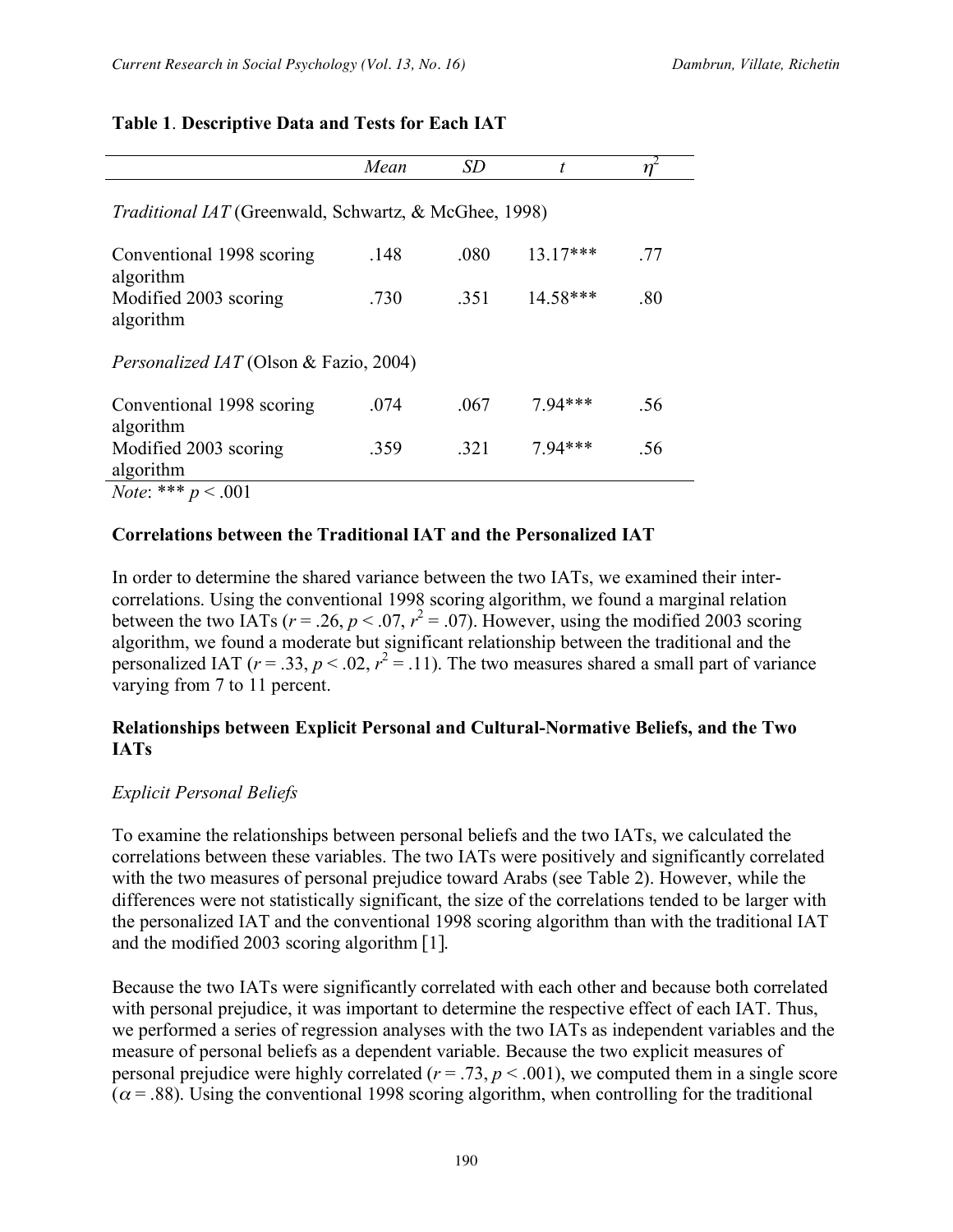IAT, the effect of the personalized IAT on explicit personal prejudice still remained significant  $(\beta = .39, t = 2.80, p < .007)$ . However, controlling for the personalized IAT, the effect of the traditional IAT on explicit personal prejudice disappeared ( $\beta$  = .10,  $t$  < 1,  $p$  = .47). Similarly, using the modified 2003 scoring algorithm, when controlling for the traditional IAT, the effect of the personalized IAT on explicit personal prejudice still remained marginally significant ( $\beta$  = .27,  $t = 1.83$ ,  $p < .07$ ), while controlling for the personalized IAT, the effect of the traditional IAT on explicit personal prejudice disappeared ( $\beta$  = .10,  $t$  < 1,  $p$  = .49). Thus, the personalized IAT appeared as a better predictor of explicit personal beliefs than the traditional IAT.

|                                      |          | Personalized IAT                          |                                       | <b>Traditional IAT</b>                    |                                       |
|--------------------------------------|----------|-------------------------------------------|---------------------------------------|-------------------------------------------|---------------------------------------|
|                                      | $\alpha$ | Conventional<br>1998 scoring<br>algorithm | Modified<br>2003 scoring<br>algorithm | Conventional<br>1998 scoring<br>algorithm | Modified<br>2003 scoring<br>algorithm |
| Personal beliefs                     |          |                                           |                                       |                                           |                                       |
| Personal racial<br>prejudice         | .74      | $.38**$                                   | $.30*$                                | $.29*$                                    | $.26+$                                |
| Personal racial<br>negative emotions | .85      | $39**$                                    | $.28*$                                | .18                                       | $.23+$                                |
| Cultural-normative beliefs           |          |                                           |                                       |                                           |                                       |
| Cultural racial<br>prejudice         | .72      | $.28*$                                    | .21                                   | .22                                       | .18                                   |
| Cultural racial<br>negative emotions | .89      | $.29*$                                    | .23                                   | $.25*$                                    | .19                                   |

| Table 2. Correlations between Explicit Personal and Cultural-Normative Beliefs, and the |  |
|-----------------------------------------------------------------------------------------|--|
| <b>Two IATs</b>                                                                         |  |

*Note*: \*\* *p* < .01; \* *p* < .05; + *p* < .10

*Explicit Cultural-Normative Beliefs*

Using the conventional 1998 scoring algorithm, the two IATs were positively and significantly correlated with the two measures of cultural-normative prejudice toward Arabs. The same correlations with the modified 2003 scoring algorithm did not reach the statistical level of significance. In order to determine the respective effect of the two IATs, we performed a regression analysis. Because the two explicit measures of cultural-normative prejudice were highly correlated ( $r = .75$ ,  $p < .001$ ), we computed them in a single score ( $\alpha = .89$ ). Using the conventional 1998 scoring algorithm, when controlling for the traditional IAT, the effect of the personalized IAT on explicit cultural-normative prejudice still remained marginally significant  $(\beta = .27, t = 1.87, p < .07)$ . When controlling for the personalized IAT, the effect of the traditional IAT on explicit cultural-normative prejudice became non-significant ( $\beta$  = .15, *t* = 1.02,  $p = .31$ ).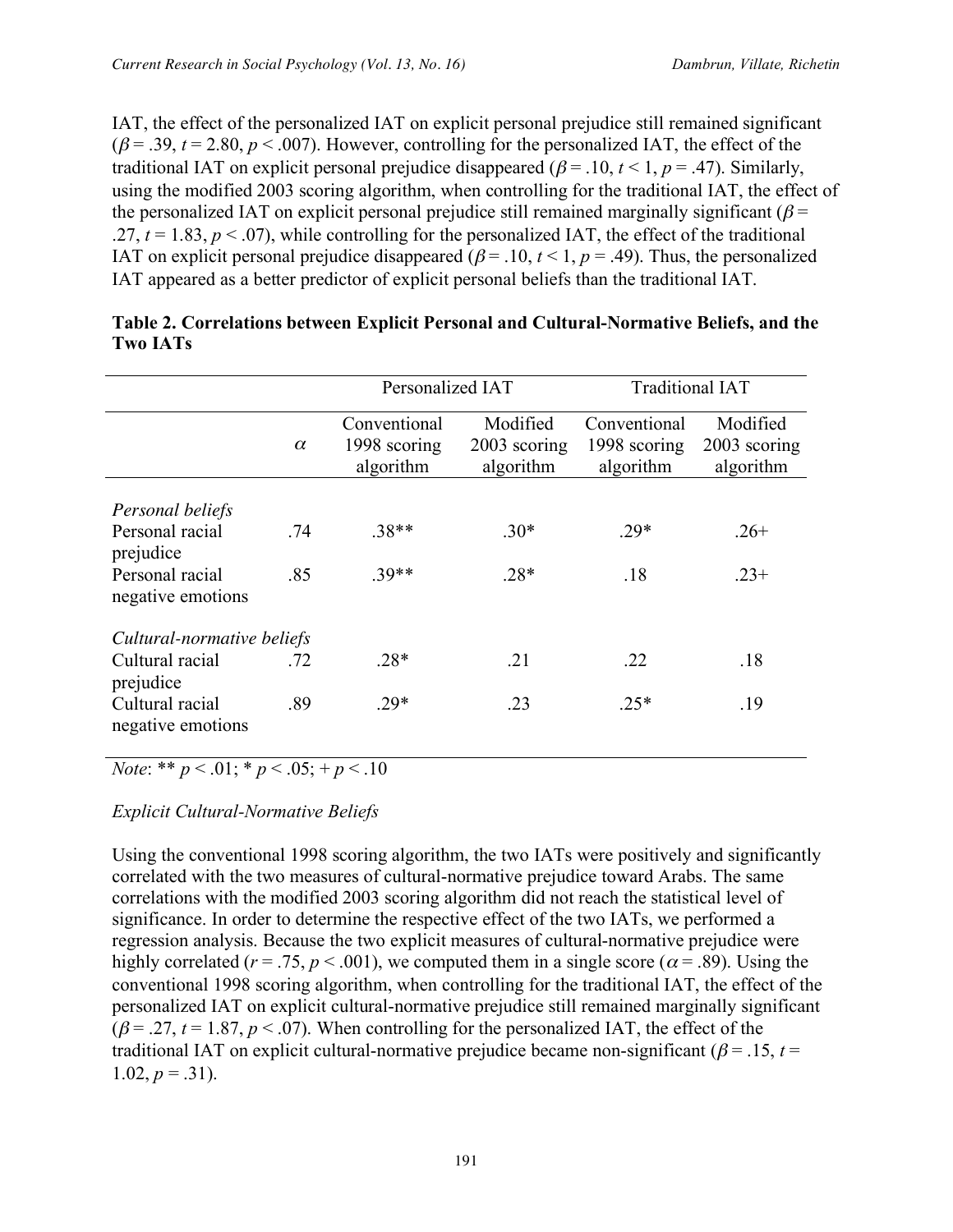## *Do the IATs Measure Personal or Cultural-Normative Beliefs?*

In order to answer this important question, we performed a series of regression analyses for each IAT taken separately. Both computed measures of explicit personal and cultural-normative beliefs were entered as independent variables. Because only the conventional 1998 scoring algorithm was correlated significantly with both explicit personal and cultural-normative beliefs, we used it as a dependent variable.

*Personalized IAT*. As shown in Figure 1A, when controlling for cultural-normative beliefs, the effect of personal beliefs on the personalized IAT still remained significant ( $\beta$  = .35, *t* = 2.55, *p* < .014). Second, when controlling for personal beliefs, the effect of cultural-normative beliefs vanished ( $\beta$  = .19,  $t$  = 1.4,  $p$  < .17).

*Traditional IAT*. As Figure 1B shows, when controlling for cultural-normative beliefs, the effect of personal beliefs on the traditional IAT became non-significant ( $\beta$  = .18,  $t$  = 1.27,  $p$  < .21). Similarly, when controlling for personal beliefs, the effect of cultural-normative beliefs disappeared ( $\beta$  = .19,  $t$  = 1.28,  $p$  < .21).

#### **Figure 1**. **Do Personalized IAT (1A) and Traditional IAT (1B) Measure Personal or Cultural-Normative Beliefs?**

Figure 1A

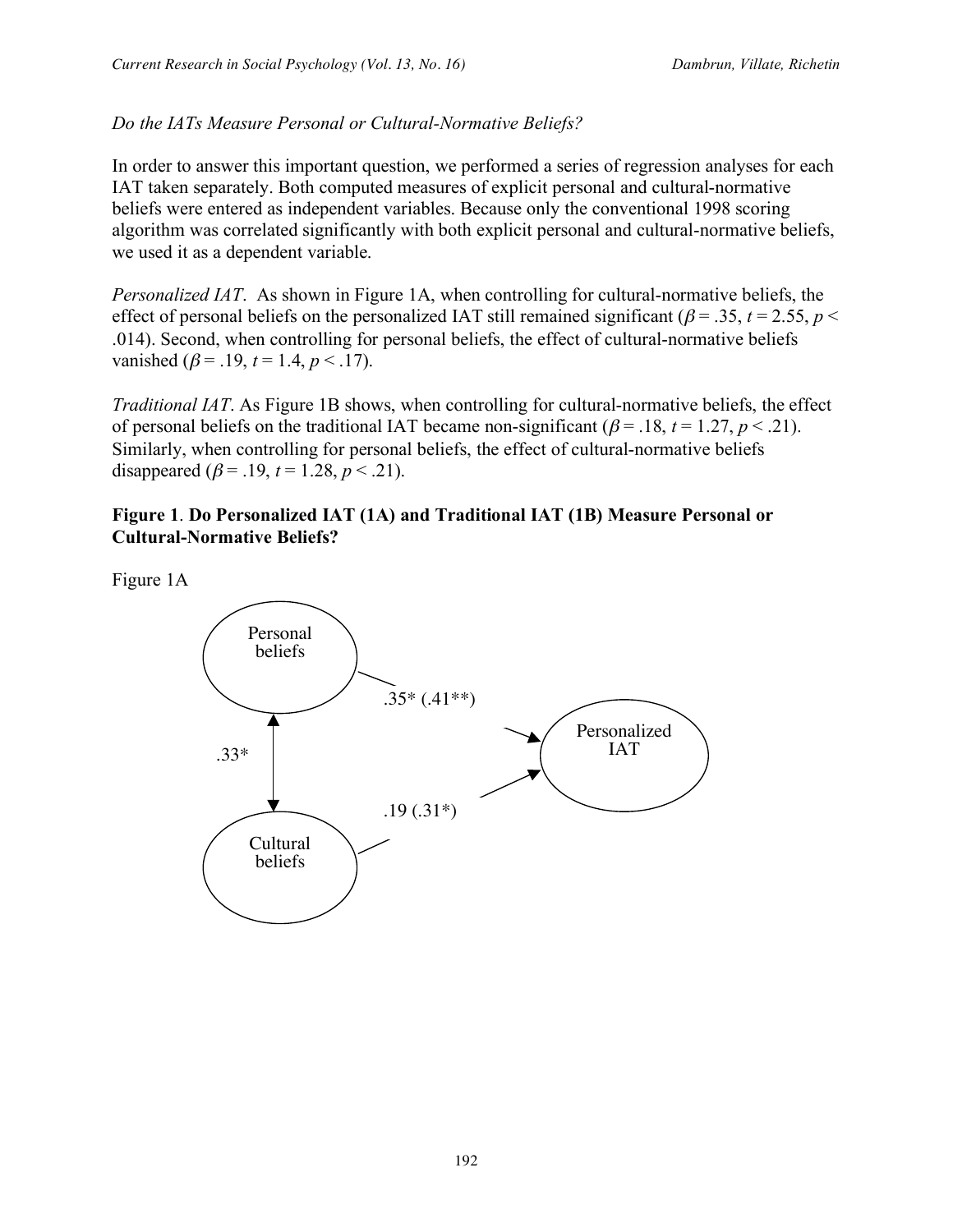#### Figure 1B



*Relationships between Collective Relative Deprivation and the Two IATs*

To examine the relationships between collective relative deprivation and the two IATs, we first calculated the bivariate correlations between these measures and then we calculated the partial correlations for each IAT version controlling for the other version. The results are presented in Table 3. Partial correlations are in italic and simple bivariate correlations are into brackets. Interestingly, a robust relation was found between the measure of collective relative deprivation and the personalized IAT. When controlling for the traditional IAT, the relationship between relative deprivation and the personalized IAT still remained significant. The same relationship with the traditional IAT vanished when the personalized IAT was statistically controlled for.

|                                    |                                           | Personalized IAT                      |                                           | <b>Traditional IAT</b>                |  |
|------------------------------------|-------------------------------------------|---------------------------------------|-------------------------------------------|---------------------------------------|--|
|                                    | Conventional<br>1998 scoring<br>algorithm | Modified<br>2003 scoring<br>algorithm | Conventional<br>1998 scoring<br>algorithm | Modified<br>2003 scoring<br>algorithm |  |
| Collective Relative<br>Deprivation | $.29*(.31*)$                              | $.31*(.35*)$                          | $.15(.25+)$                               | $.11(.24+)$                           |  |

| Table 3. Correlations and Partial Correlations between Collective Relative Deprivation and |  |
|--------------------------------------------------------------------------------------------|--|
| the Two IATs                                                                               |  |

*Note*: Simple bivariate correlations are presented into brackets and partial correlations are presented in italic. Partial correlations provide the relationship for one version of the IAT controlling for the other version.  $* p < .05; + p < .10$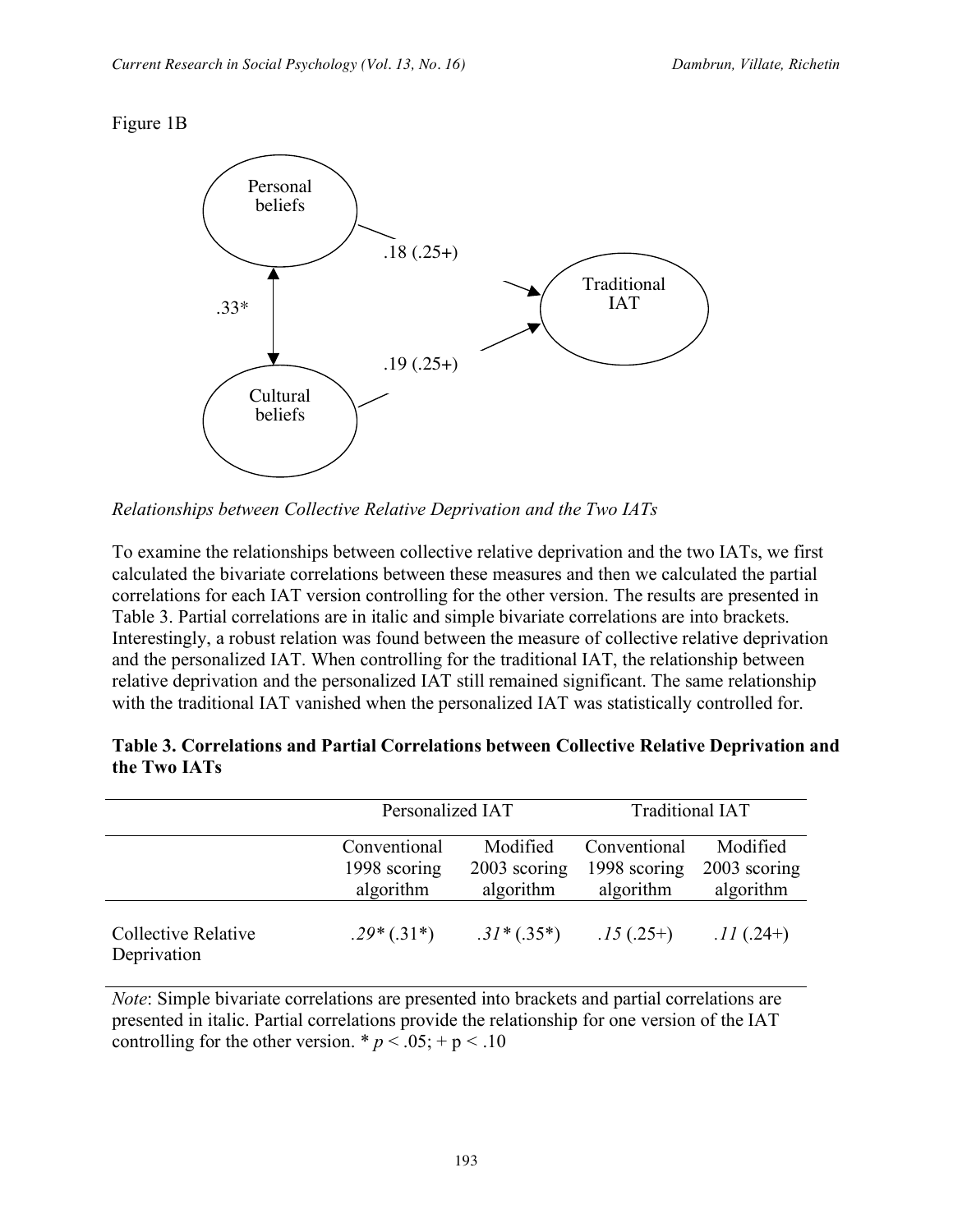#### **DISCUSSION**

While the "dissociation model" mainly predicts that implicit measures of prejudice assess socially learned and cultural-normative beliefs, the "same construct approach" suggests that implicit measures assess automatically activated personal beliefs. The main goal of the present study was to test these two theoretical propositions. By examining the relationships between two race-IATs and both personal and cultural racial beliefs, we found stronger support for the same construct approach than for the dissociation approach. First, both IATs were positively and significantly related to personal beliefs measures. The more the participants automatically activated negativity against Arabs, the more they were prejudiced at the explicit level. We also found modest but significant relationships between implicit prejudice and cultural-normative beliefs. Interestingly, the more the participants believed that Arabs are negatively perceived in the French society, the more they activated negativity against them. Thus, at this point, the results fit well with the two theoretical approaches. However, additional statistical analyses reveal another picture. Specifically, using multiple regression analyses, we were able to determine the respective relationships between implicit and explicit measures. Using the personalized IAT developed by Olson and Fazio (2004), we found a more robust relationship between personal prejudice and implicit prejudice than between cultural-normative prejudice and implicit prejudice. Controlling for cultural beliefs, the relationship between personal and implicit prejudice still remained significant. But, controlling for personal prejudice, the cultural/implicit prejudice relationship vanished. Thus, contrary to the dissociation approach, the personalized IAT was a better predictor of personal prejudice than of cultural-normative prejudice. The results obtained with the traditional IAT are less clear. In fact, controlling for cultural beliefs the personal/implicit prejudice relationship disappeared. Similarly, controlling for personal prejudice, the relationship between cultural and implicit prejudice also vanished. In our view, results of the present study provide additional evidence for the contamination of the traditional IAT. These results are very consistent with those of Olson and Fazio (2004). As previously noted, several characteristics of the traditional IAT clearly involve both normative and consensus responses. Therefore it is not so surprising that controlling for the measure of cultural-normative beliefs, the relationship between personal beliefs and the traditional race-IAT disappeared. At this point, it is very difficult to know what is measured by the traditional IAT, perhaps a mix of both personal and cultural beliefs. A recent research by Perugini, O'Gorman, & Prestwich (2007) reveals that activation of the self before the IAT enhances its predictive validity. The relationships between the IAT and self-report measures in various contexts were stronger after a procedure of self-activation than without such a procedure. Thus, by increasing the salience of the self before the traditional IAT (Perugini & al., 2007) or during the IAT (i.e. personalized IAT; Olson & Fazio, 2004), it seems possible to assess personal automatic attitudes. In conclusion, the personalized IAT seems to be a more recommendable measure of implicit personal prejudice than the traditional IAT.

Interestingly, the exploratory study of the relationship between implicit prejudice and a robust social-psychological determinant of racial prejudice, namely collective relative deprivation, provides convergent findings. Similarly to what we found with personal prejudice, only the personalized IAT was significantly related to the measure of collective relative deprivation. The more the participants felt deprived at the collective level, the more they automatically activated negativity against Arabs on the personalized IAT. This was not the case using the traditional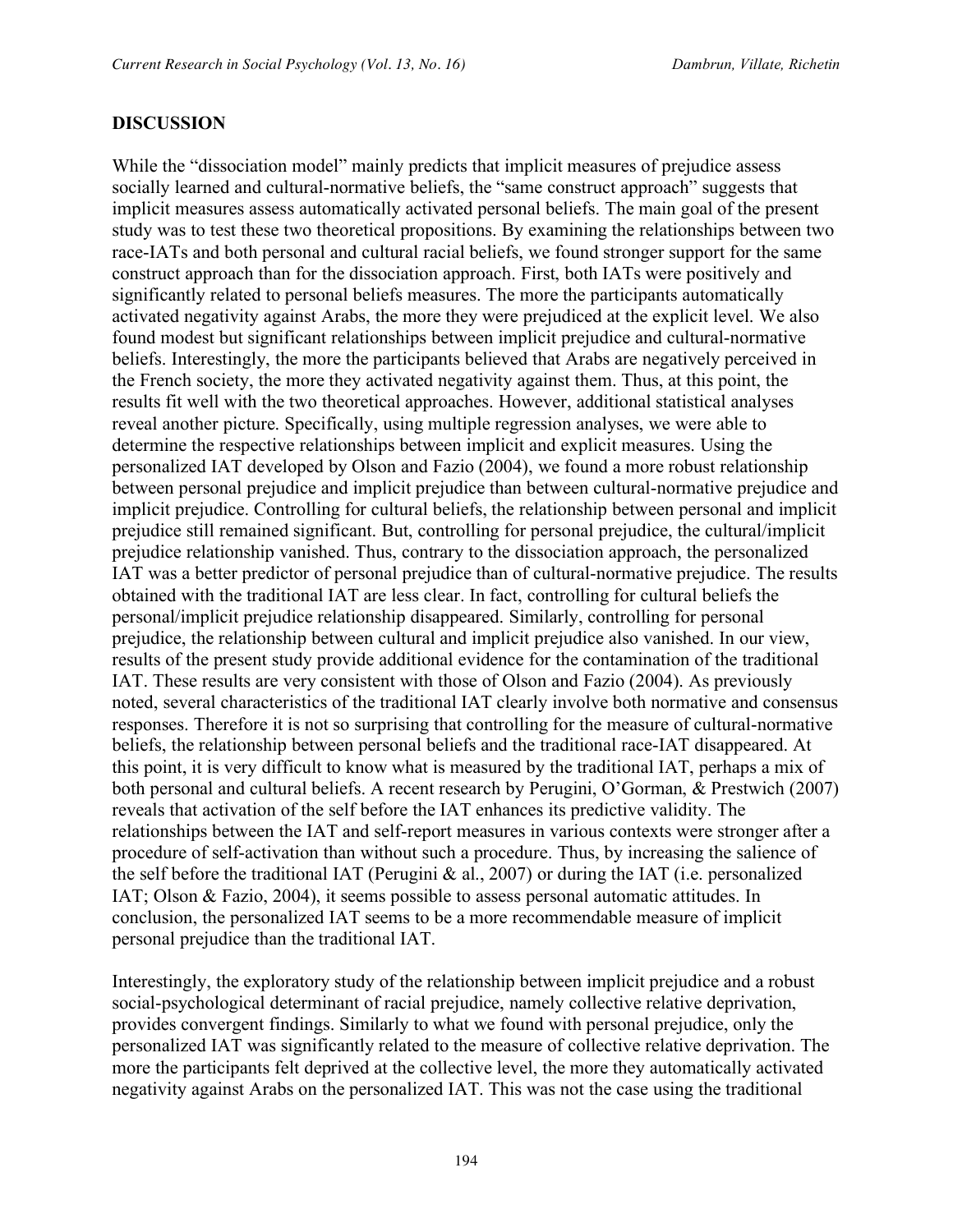IAT. It is reassuring that one of the main determinants of explicit racial prejudice was significantly related to a measure of implicit prejudice. This implies that implicit measures are not fancy instruments but reliable measures that are able to tap into relatively automatic personal attitudes. Under this view, implicit measures seem to offer promising development.

### **ENDNOTE**

[1] Interestingly, using the personalized IAT, the conventional 1998 scoring algorithm was found to be a more robust predictor of personal beliefs than the modified 2003 scoring algorithm. More specifically, when controlling for the conventional 1998 scoring algorithm, the relationship between personal beliefs and the modified 2003 scoring algorithm became non significant ( $p =$ .13). This was not the case when the modified scoring algorithm was statistically controlled for: the relationship between the conventional algorithm and the measure of personal prejudice still remained significant ( $p < .01$ ).

#### **REFERENCES**

Akrami, N., & Ekehammar, B. (2005). The association between implicit and explicit prejudice: The moderating role of motivation to control prejudiced reactions. *Scandinavian Journal of Psychology, 46,* 361-366.

Berdik, C., Wax, A., & Tetlock, P.E. (2007). Issue 15: Does the Implicit Association Test (IAT) Measure Racial Prejudice? In J. Nier (Ed), *Taking sides: Clashing views in social psychology (2nd ed.)* (pp 314-323). New York, NY, US: McGraw-Hill.

Brauer, M., Wasel, W., & Niedenthal, P. M. (2000). Implicit and explicit components of prejudice. *Review of General Psychology, 4,* 79-101.

Brewer, M.B., & Brown, R.J. (1998). Intergroup relations. In D.T. Gilbert, S.T. Fiske, & G. Lindzey : The handbook of social psychology, Vol. 2 (4th ed.) (pp 554-594). New York, NY, US: McGraw-Hill.

Dambrun, M., & Guimond, S. (2004). Implicit and Explicit Measures of Prejudice and Stereotyping: Do They Assess the Same Underlying Knowledge Structure? *European Journal of Social Psychology, 34,* 663-676.

Dambrun, M., Taylor, D.M., McDonald, D.A., Crush, J., & Méot, A. (2006). The relative deprivation- gratification continuum and the attitudes of South Africans toward immigrants: A test of the V-curve hypothesis. *Journal of Personality and Social Psychology, 91,* 1032-1044.

Dambrun, M. (in press). Understanding the relationship between racial prejudice and support for the death penalty: The racist punitive bias hypothesis. *Social Justice Research*.

De Houwer, J. (2006). What are implicit measures and why are we using them. In R. W. Wiers & A. W. Stacy (Eds.), *The handbook of implicit cognition and addiction* (pp. 11-28). Thousand Oaks, CA: Sage Publishers.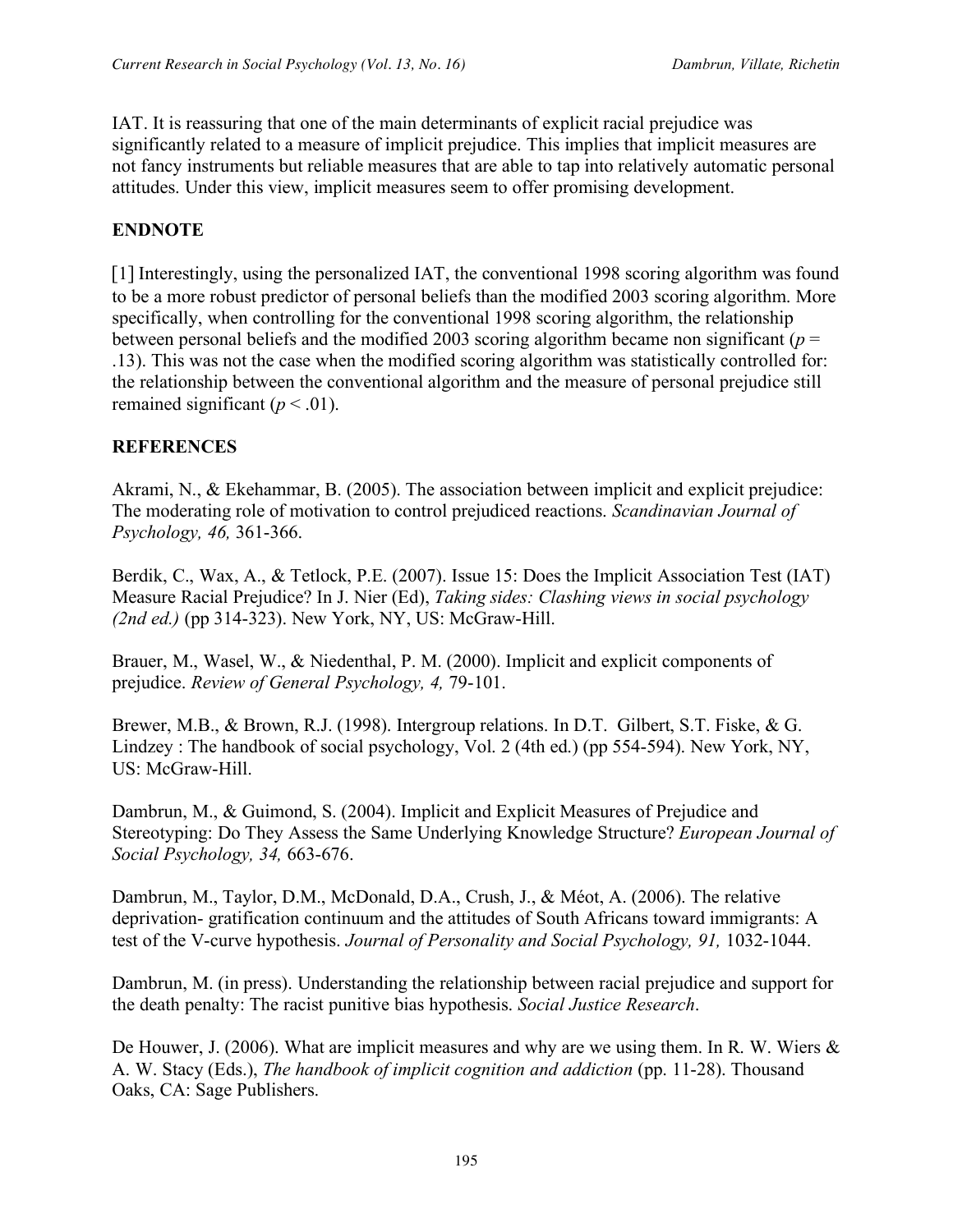Devine, P.G. (1989). Stereotypes and prejudice: Their automatic and controlled components. *Journal of Personality and Social Psychology, 56,* 5-18.

Dunton, B. C., & Fazio, R. H. (1997). An individual difference measure of motivation to control prejudiced reactions. *Personality and Social Psychology Bulletin, 23,* 316-326.

Fazio, R. H. (1990). Multiple processes by which attitudes guide behavior: The MODE model as an integrative framework. In M. P. Zanna (Ed.), *Advances in experimental social psychology , Vol. 23* (pp. 75-109). New York: Academic Press.

Fazio, R. H., Jackson, J. R., Dunton, B. C., & Williams, C. J. (1995). Variability in automatic activation as an unobtrusive measure of racial attitudes: A bona fide pipeline? *Journal of Personality and Social Psychology, 69,* 1013-1027.

Fazio, R. H., & Towles-Schwen, T. (1999). The MODE model of attitude-behavior processes. In S. Chaiken Y. Trope (Eds.), *Dual process theories in social psychology* (pp. 97-116). New York: Guilford.

Florack, A., Scarabis, M., & Bless, H. (2001). When do associations matter? The use of automatic associations toward ethnic groups in person judgments. *Journal of Experimental Social Psychology, 37*, 518-524.

Gordijn, E.H., Koomen, W., & Stapel, D.A. (2001). Level of prejudice in relation to knowledge of cultural stereotypes. *Journal of Experimental Social Psychology, 37,* 150-157.

Guimond, S., Dambrun, M., Michinov, N., & Duarte, S. (2003). Does social dominance generate prejudice? Integrating individual and contextual determinants of intergroup cognitions*. Journal of Personality and Social Psychology, 84,* 697-721.

Greenwald, A. G., McGhee, D. E., & Schwartz, J. K. L. (1998). Measuring individual differences in implicit cognition: The Implicit Association Test. *Journal of Personality and Social Psychology, 74,* 1464-1480.

Greenwald, A. G., Nosek, B. A., & Banaji, M. R. (2003). Understanding and Using the Implicit Association Test: I. An Improved Scoring Algorithm. *Journal of Personality and Social Psychology, 85,* 197-216.

Han, H. A., Olson, M. A., & Fazio, R. H. (2006). The influence of experimentally-created extrapersonal associations on the Implicit Association Test. *Journal of Experimental Social Psychology, 42,* 259-272.

Hofmann, W., Gawronski, B., Gschwendner, T., Le, H., & Schmitt, M. (2005). A meta-analysis on the correlation between the implicit association test and explicit self-report measures. *Personality and Social Psychology Bulletin*, *31*, 1369-1385.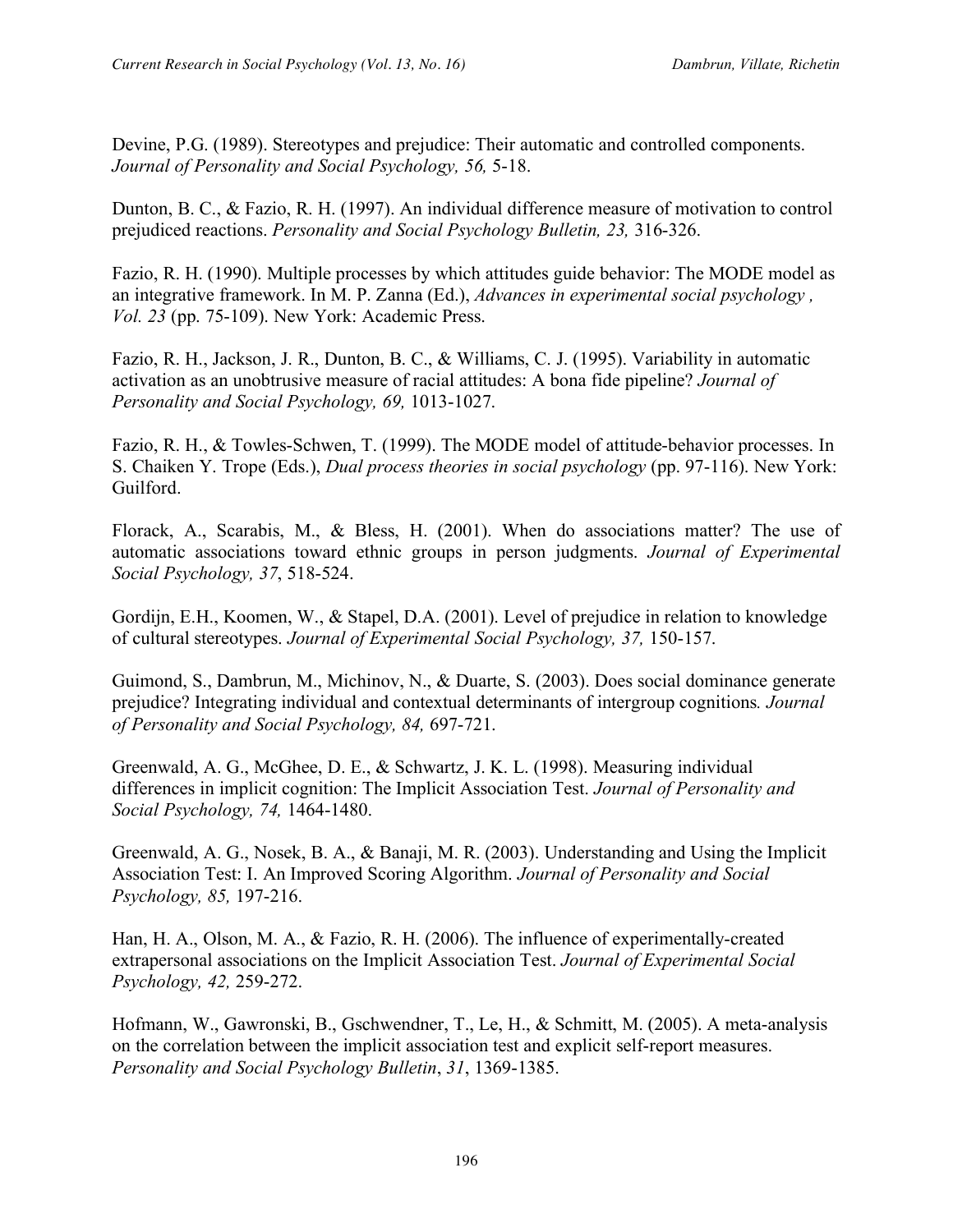Judd, C. M., Park, B., Yzerbyt, V., Gordijn, E., & Muller, D. (2005). Attributions of intergroup bias and outgroup homogeneity to ingroup and outgroup others. *European Journal of Social Psychology*, *35*, 677-704.

Karpinski, A., & Hilton, J. L. (2001). Attitudes and the implicit association test. *Journal of Personality and Social Psychology, 81,* 774-788.

Krueger, J. (1996). Personal beliefs and cultural stereotypes about racial characteristics. *Journal of Personality and Social Psychology, 71,* 536-548.

Nisbett, R. E., & Wilson, T. D. (1977). Telling more than we can know: Verbal reports on mental processes. *Psychological Review, 84,* 231-259.

Olson, M. A., & Fazio, R. H. (2004). Reducing the influence of extra-personal associations on the Implicit Association Test: Personalizing the IAT. *Journal of Personality and Social Psychology, 86,* 653-667.

Perugini, M., O'Gorman, R., & Prestwich, A. (2007). An ontological test of the IAT: Selfactivation can increase predictive validity. *Experimental Psychology*, *54*, 134-147.

Richetin, J., Perugini, M., Prestwich, A., & O'Gorman, R. (2007). The IAT as a predictor of spontaneous food choice: The case of fruits versus snacks. *International Journal of Psychology, 42*, 166-173.

Rudman, L. A. (2004). Sources of implicit attitudes. *Current Directions in Psychological Science*, *13*, 79-82.

Wilson, T. D., Lindsey, S., & Schooler, T. (2000). A model of dual attitudes. *Psychological Review, 107,* 101-126.

Wittenbrink, B., Judd, C. M., & Park, B. (2001). Spontaneous prejudice in context: Variability in automatically activated attitudes. *Journal of Personality and Social Psychology, 81,* 815-827.

## **AUTHOR'S NOTES**

We sincerely thank Marco Perugini for useful comments on a previous version of this article.

# **AUTHOR'S BIOGRAPHIES**

Michaël Dambrun is an assistant professor at Blaise Pascal University of Clermont-Ferrand, France. Email address: michael.dambrun@univ-bpclermont.fr

Magali Villate is a counselling psychologist and a Ph.D. student at Blaise Pascal University of Clermont-Ferrand, France. Her primary research interests are gender stereotypes and implicit measures. E-mail address: magali.villate@etudiant.univ-bpclermont.fr